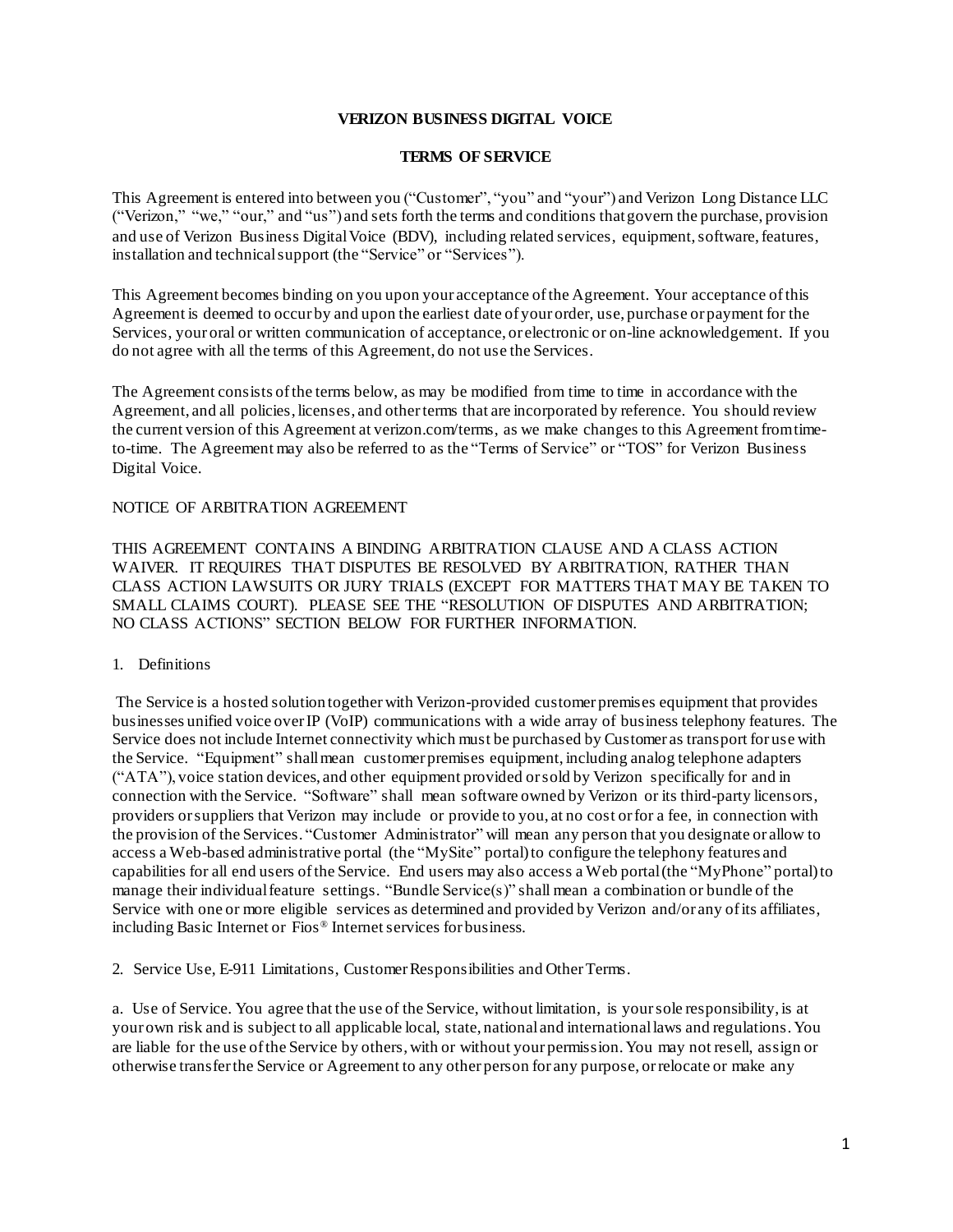change for the use of the Service, without advance written permission fromVerizon. You may only use the Service for lawful and general business purposes and may not use the Service in any manner or purposes prohibited by this Agreement, regulation, law or Verizon's Acceptable Use Policy posted at business.verizon.com/tosupdates. You may not use the Service to operate a telemarketing or outbound call center, to broadcast mass faxes or communications,fax blasting, or continuous or extensive call forwarding. You may not use auto-dialers orsimilar devices to generate robocalls or other unsolicited or marketing calls or use the Service in a manner or extent beyond standard business usage as determined by Verizon.

b. E-911 Limitations. You understand and acknowledge that electric power, a working and technically acceptable Internet connection, and compatible IP-based equipment are required for the Service to function and must be purchased and maintained by you. A loss of electric service may cause a malfunction or failure of equipment, software or hardware needed for end to end Internet functionality (e.g. routers, IP phones, analog gateways) and can limit access to E-911. Customers are strongly encouraged to implement a battery backup systemfor the Service. A power failure or Service disruption may also require you to reset orreconfigure equipment prior to using the Service. You acknowledge you are solely responsible for maintaining alternative arrangements and any back up power for access to 911.

Fixed Use. If you use your desk phones or desktop applications only at your Service address, Verizon will provide your Service address to the appropriate public safety answering point ("PSAP") as the dispatchable location when 911 is dialed from your Service address. You agree to keep your Service address up to date at all times.

Dynamic 911 Routing Solution. Emergency calling via a device or softphone application made away from your Service address requires an enhanced 911 dynamic routing solution to route the emergency call and provide the dispatchable location to the PSAP. If you plan at any time to use your equipment at any location other than your Service address, you must order and install RedSky. RedSky is an enhanced 911 solution which will allow you to update your address information to help route 911 calls to the appropriate PSAP. RedSky is available from Verizon and offered as part of the Service. You further acknowledge it is your responsibility to order and implement RedSky if you intend to use your desk phone or desktop application at a location other than your Service address and you understand that failure to do so before dialing 911 could result in the incorrect dispatchable location being sent to the PSAP. You agree not to move your equipment to a new location until after you have contacted Verizon to order RedSky.

For RedSky you agree to the following:

- You will order Horizon Mobility® from Verizon, and utilize supported browsers, operating systems, and network access.
- You are responsible for configuring all required hardware and software needed during the implementation.
- For desktop clients with calling capability, you will download and install the most recent version of the BDV desktop client as instructed by Verizon during the RedSky ordering process.
- You must have the capability to receive email or SMS messages and will whitelist the e911cloud.com domain name if SPAM controls are in place at your Service address. During the RedSky ordering process, you will provide us with contact information for all users who are authorized to receive 911 call notifications. If you want to be notified each time a 911 call has been made from your Service address, you agree to download and install the Emergency On-Site Notification (EON) client to receive such notifications.
- On the day of implementation, you and all other relevant personnel will be available to receive training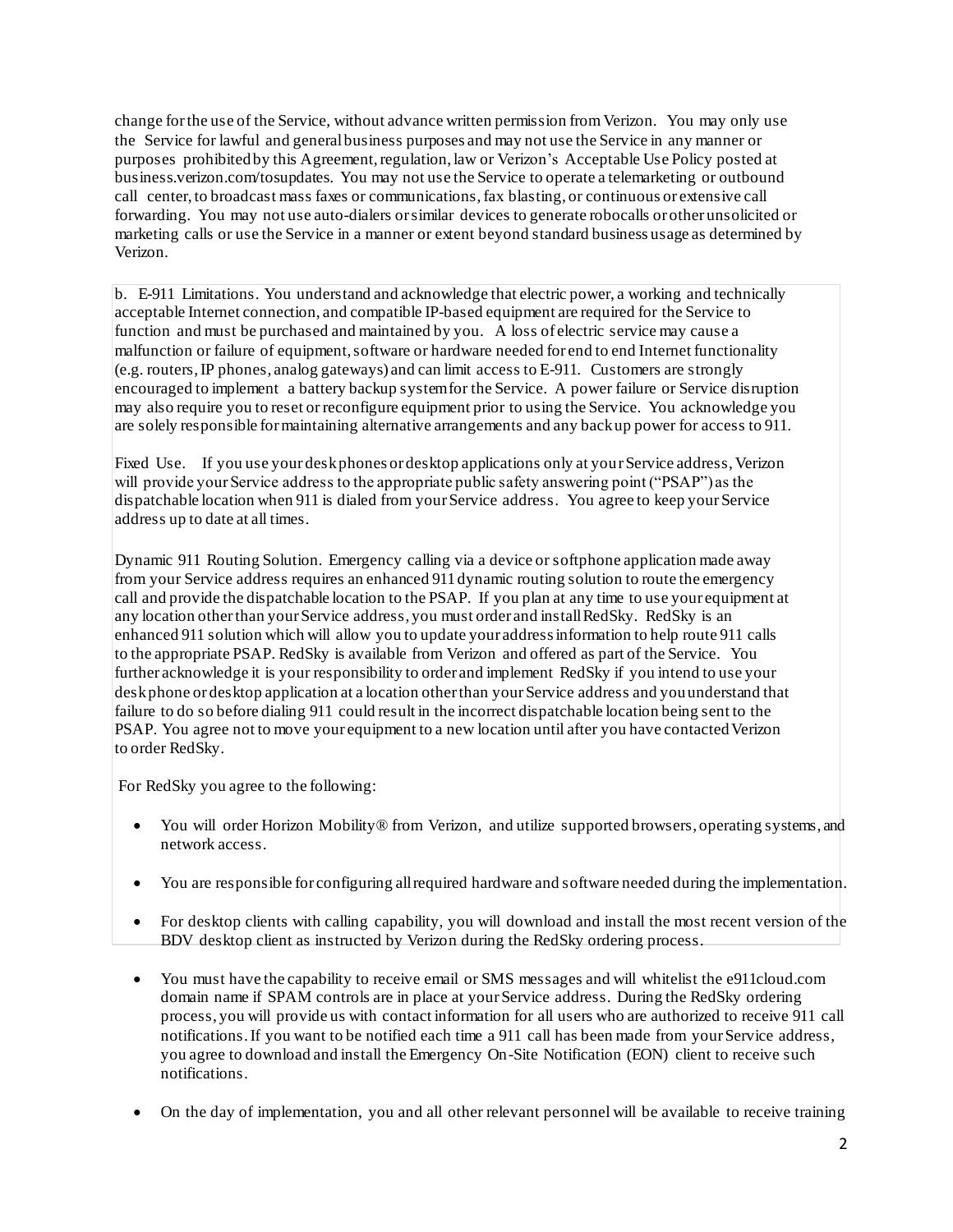and to test the RedSky functionality.

You represent and warrant that you will notify all BDV end-users ofthe interaction and/or limitations of E-911 with the Service as set forth above. You are solely responsible for any third-party claims and liability arising from yourfailure to so notify your end-users.Our liability to you,to anyone dialing 911 using the Service, or to any other person or party, for any loss or damage arising from errors, interruptions, omissions, delays, defects, or failures of 911 services whether caused by our negligence or otherwise, shall not exceed the amount of our charges for such services during the affected period oftime. This limitation of liability is in addition to any other limitations contained in this Agreement.

Pursuant to FCC requirements, Verizon enables the routing ofE-911 calls only in locations where such 911 calling is available and only in the limited circumstances described herein.

- c. Dialing. The Service requires 10-digit dialing and does not include access to or use of directory assistance (411, NPA-555-1212) or operator services. The Service does not allow you to accept collect or thirdnumber- billed calls or make 500, 700, 900, 950, 976, 0, 00, 01, dial-around calls (e.g. 10-10-XXXX) or other calls as designated by Verizon. You are solely responsible for configuring any fax, security, alarm systemor other systemsettings. You may place international calls only if you subscribe to Talk To The World International Plan for Business Digital Voice or otherwise remove the block on international calling. If you remove the block on international calling and do notsubscribe to Talk To The World International Plan for Business Digital Voice, you will be charged for international calls as set forth in the Business International Basic Plan for Business Digital Voice. Talk To The World International Plan for Business Digital Voice and Business International Basic Plan for Business Digital Voice are available at verizon.com/terms and are incorporated herein by reference.
- d. Directory Listings.We may include your primary business number, name and addressin a Verizon directory and directory assistance without additional charge to you. We may in our discretion also offer you the option, which may include a fee, to exclude your listing from publication or to purchase additional listings or appearances in the same or different (foreign) directories. Your directory listing(s) must comply with Verizon standards including but not limited to the requirement that the listed name must be a name that you are legally authorized to use in the conduct of your business. Verizon's liability for any errors or omissions in including or excluding your listing in or from a directory or directory assistance shall be limited to direct damages not to exceed the charges you paid for such listing, if any. In no event shall we be liable for, and Customer indemnifies and holds Verizon harmless for, any claims, expenses, loss of profits or other damages of any type caused or claimed to caused, directly or indirectly, by any inclusion, errors or omissions of customer's directory listings in any directory or directory assistance.
- e. Pick Your Own Area Code. We may, in our sole discretion, offer you the option to select a telephone number that is outside of your traditional local exchange area ("Pick Your Own Area Code ("PYOAC") Number"). Use of a PYOAC number for certain types of calls, such as 311 calls, may not allow you to reach the local organizations that support these types of calls. A white pages directory listing is not available for any PYOAC number on your account.
- f. Voicemail. If Voicemail is provided as part of yourService,we will provide you information on establishing and managing individual voice mailboxes.
- g. Your Facilities and Premises.Except as otherwise expressly stated herein, youare responsible for obtaining, installing, configuring and maintaining all equipment (including, but not limited to, routers, switches and firewalls), software, premises wiring, power sources, telephone connections and/or communications services necessary for access to and use of BDV Services ("Facilities"). You are responsible for ensuring your Facilities are compatible with Verizon's requirements (including being certified by Verizon for use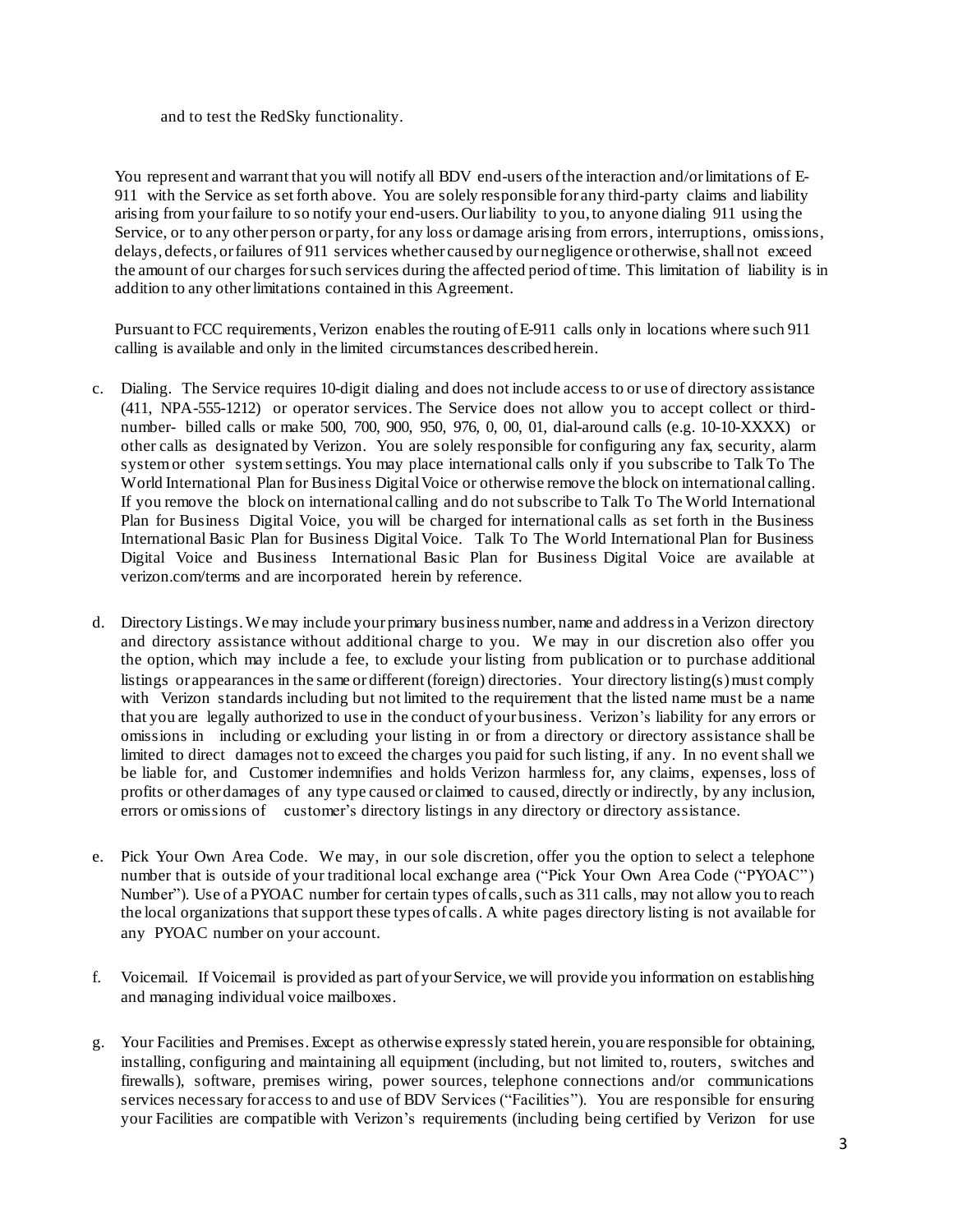with BDV) and that they continue to be compatible with subsequent revision levels of Verizon software, firmware and Services. You are authorized and will allow Verizon access to your premises to perform necessary installation, inspection, repair or replacement services and if you are not the owner of the premises to be entered, willsupply proof that you are authorized to allow work to be done on such premises.

- h. Changes to Customer Account. You agree to promptly notify Verizon whenever your business, personal or billing information changes (including, for example, customer name, address, email address, telephone number, and credit card number and expiration date). You agree to keep your Service address and contact information up to date at all times. You acknowledge and agree that Verizon may contact or provide you information, at its election, by U.S. Mail, email, message on orwith your bill, calls or messages to your assigned telephone numbers or online account, or by call or text to your mobile number(s) on file with us.
- 3. Term and Termination; Changes to Service; Money Back Guarantee; and Equipment Return

a. Term. The termof this Agreement shall commence and be effective upon your acceptance ofthis Agreement, as provided above, and shall continue untilyou or we terminate this Agreement as permitted herein. If you subscribe to Service(s) on a month-to-month basis, either you or we may terminate Service upon 30 days prior notice to the other. If you subscribe to a plan with a minimum term commitment (a "Term Plan"), you agree to maintain your Service or Bundled Service for the duration of that Term Plan, including any renewal Terms, if applicable. When you select a Term Plan, the monthly rates, minimum term periods, renewal terms, early termination fee (ETF) and other terms of that plan will also apply and become part of this Agreement. In the event you change Service or Bundled Service plans, your monthly rate and term commitment may change (depending on the plan you select). We reserve the right to terminate the Service (or any part thereof) in the event we cease to offer the Service generally or to yourlocation and in such event,will give you at least thirty (30) days advance notice and any you shall not be required to subscribe for the remainder of a Term Plan, if applicable.

b. Termination of Service with Notice. Either you or Verizon may terminate this Agreement without cause by giving notice to the other in accordance with the notice provision set forth in this Agreement. Unless otherwise required by applicable law, termination will be effective on the last day of that month's billing cycle, and you are responsible for all charges incurred through that date.

c. Changes to Service. We reserve the right to change the Services (or any part thereof), including but not limited to the Service, its features and functionalities, and related Software,Equipment, hardware or services, at any time with or without notice to you.If such a change materially and adversely affects your use of the Service, and we cannot reasonably mitigate the impact, then, as yoursole and exclusive remedy, you may terminate the Service without further obligation to us. We may also suspend orterminate Service if required in our reasonable judgment to curtail abuse ormisuse of our Services.

d. Changes to Bundled Service.If you change or discontinue any other service that was provided to you as part of a Bundled Service, we may in our discretion either terminate your Service or continue to provide Service at the then-current rates, terms and conditions applicable, and you agree to pay any new or higher monthly fee that may apply.If we elect to terminate yourService underthis Section 3(c) then we reserve the right to charge any applicable early termination fees and to bill and collect for all unpaid sums due on Equipment provided or sold to you.

e. Money Back Guarantee and Equipment Return

If we provide a money-back guarantee ("MBG") for your Service, it will begin when billing for your Service starts.During any applicable MBG period you may cancel the Service and receive a full refund of all monthly charges paid as well as any one-time charges and Equipment charges paid to Verizon (provided you return all Equipment in good working condition). You may be required to pay for shipping to return the Equipment and you may be required to pay an Equipment restocking fee. An early termination fee will not apply to Service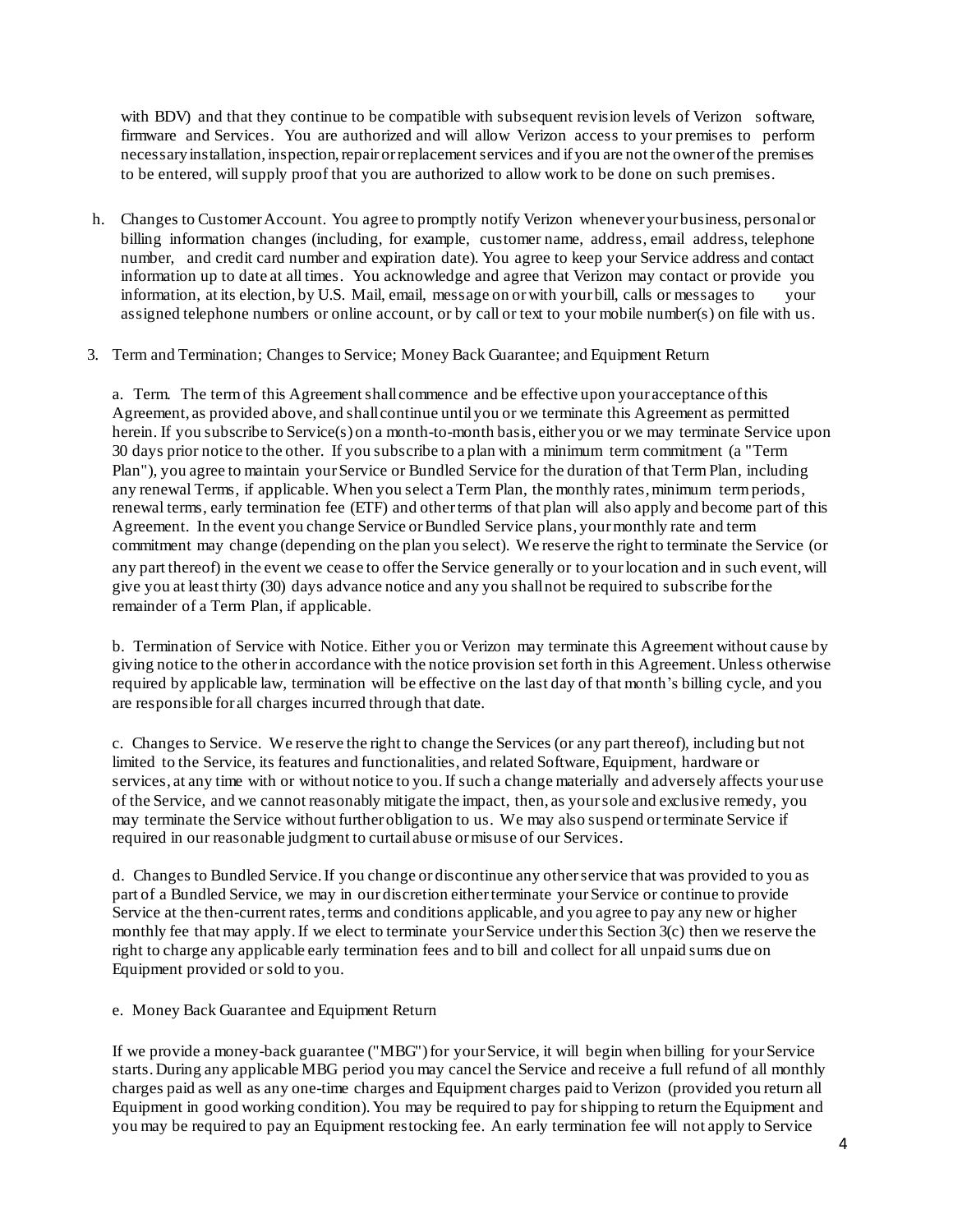terminated within a MBG period, if one is provided. A MBG, if applicable, will not apply if you change between or renew service plans. You are limited to a maximum of one MBG per Service type per Service address.

#### 4. Prices, Billing and Payment

a. You agree to pay all charges for the Services selected, including but not limited to a) applicable taxes, b) surcharges, c)Federal Universal Service Fund, 911, tax and other fees, d) call usage and international calling charges, e) activation fees,f) installation fees, g) set-up fees, h) equipment charges, i) early termination fees,j) Equipment restocking fees and shipping fees for Equipment returns; and k) any non-recurring charges. For any Service or Bundled Service, we will give you at least thirty (30) calendar days prior notice of a price increase by a notice on or with your bill, email, or U.S. mail. Your continued use ofthe Service or Bundled Service after a price change is effective constitutes your acceptance ofthe price change.If you change your Service, you agree to pay the applicable monthly fee that may apply and if you remove required components of a Bundled Service or otherwise fail to satisfy the conditionsfor a promotional offer or discount, the monthly charges for the remaining services on your account will automatically convert to the applicable existing, nondiscounted month-to-month service rate and you may be liable for repayment of any discounts previously received. You also agree to pay any additional charges orfees applied to your billing account, including but not limited to late fees, interest and charges due to insufficient credit or insufficient funds and account restoral fees. You acknowledge that you may also incur fees from an Internet service provider (which may be a Verizon affiliate or a third party) when using the Service.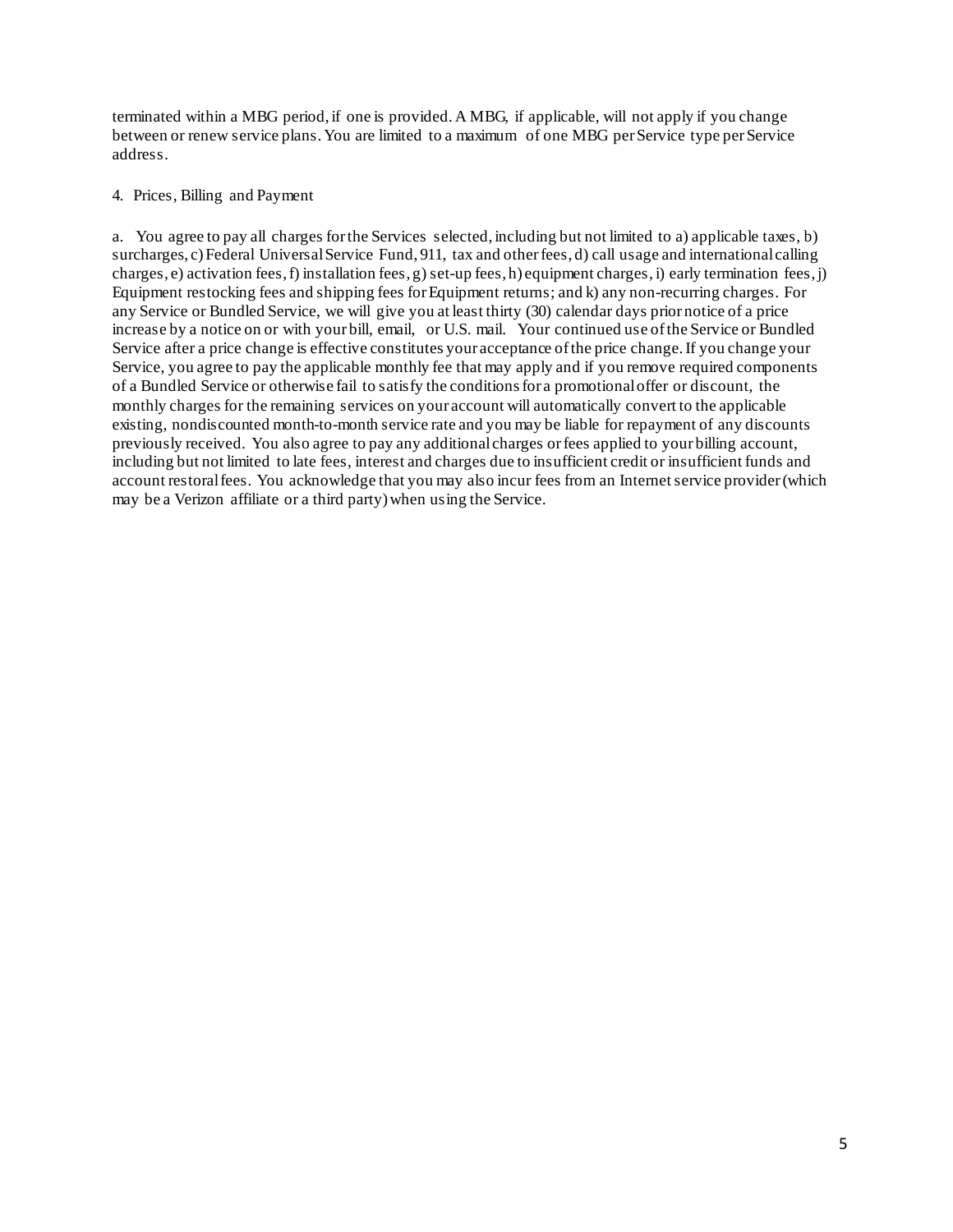b. You are solely responsible for all charges orfees payable to Verizon and third parties, including all applicable taxes, and you are solely responsible for protecting the security of credit card and other personal information provided to third parties in connection with such transactions. You are responsible for all charges incurred for all calls placed by or through your Equipment by any person, even if such charges are incurred by fraud or without your knowledge. You are responsible for controlling access to, and the use of your telecommunications Equipment and facilities. We shall have no liability for fraudulent calling made over such Equipment and facilities. Monthly Service and Bundled Service recurring charges may be billed one month in advance.Billing for Service will automatically begin on the date yourServices are ready for activation ("Service Ready Date") unless you are notified otherwise by Verizon. We may, at our election, waive any fees or charges.You will begin receiving any discount associatedwith a Bundled Services plan, if offered and applicable, once all Bundled Services have been provisioned. Verizon or its agent will bill you directly, or bill your credit or debit card or your local Verizon telephone bill (where available in selected areas only), as you request and as approved by Verizon.

c. IF WE OFFER THE OPTION AND YOU ELECT TO BE BILLED FOR YOUR SERVICE ON YOUR CREDIT OR DEBIT CARD, VERIZON WILL CONTINUE TO BILL THE CARD UNTIL YOU TELL US TO CANCEL SUCH BILLING, AND YOU ALSO AGREE THAT VERIZON MAY RECEIVE UPDATED CARD INFORMATION FROM YOUR CARD ISSUER.

d. If you enroll in Verizon's Paperless Billing program, you agree to view and pay your bill electronically each month and to promptly update your email address with Verizon if it changes. You will no longer receive a paper bill. Instead, each month you will receive an email notifying you that your bill is available online for viewing and payment at verizon.com. You must continue to pay your paper bill until you receive yourfirst email notification that your bill is available online. If your electronic payment is rejected for any reason, Verizon may charge a return-item fee (where permissible), cancel your enrollment in the Paperless Billing programand resume sending you paper bills.

e. Late Fee and Consent Regarding Credit. We will invoice you monthly or on a prepaid basis, as applicable. Payment to Verizon is due upon receipt of invoice and shall be made in U.S. currency. A payment received thirty (30) calendar days ormore after the invoice date is considered past due. If your charges are billed by your Verizon local carrier, the Late Fee will be equalto the late payment charge that the local exchange carrier applies.If your charges are not billed by yourVerizon local carrier, you agree to pay interest ofthe greater of 1.5% or \$5.00 for each month or part of a month (or the maximum interest allowed by law, whichever is less). Verizon may assign unpaid delinquent charges to a collection agency for action.In the event Verizon utilizes a collection agency or takes legal action to recover monies due, you agree to reimburse Verizon for all expenses incurred to recover such monies (including attorney's fees).We may evaluate your credit history before modifying or providing you Service. In order to establish an account with us and/or obtain ormodify Service, we may obtain a report from a credit agency or exchange information with our affiliates in connection with determining your creditworthiness.If you fail to pay your bill, we may submit a negative credit report to credit reporting agencies which will negatively affect your credit report.

f. We may require that you provide us a refundable deposit as specified at the time of your order and/or we may require an additional deposit after activation ofthe Service if you fail to pay any amounts when due. Within ninety (90) days after termination of your Service, we will return your Subscriber Deposit, less any unpaid amounts due on your account and any amounts owed for unreturned or damaged Equipment. Amounts held on deposit will not accrue interest except as required by law.

### 5. Software Provided

a. Verizon may provide to you, at no cost or for a fee, software owned by Verizon or its third-party licensors, providers or suppliers in connection with the Services ("Software"). You may use the Software in object code form only, on the hardware on which it is installed, only as part of or for use with the Service and for no other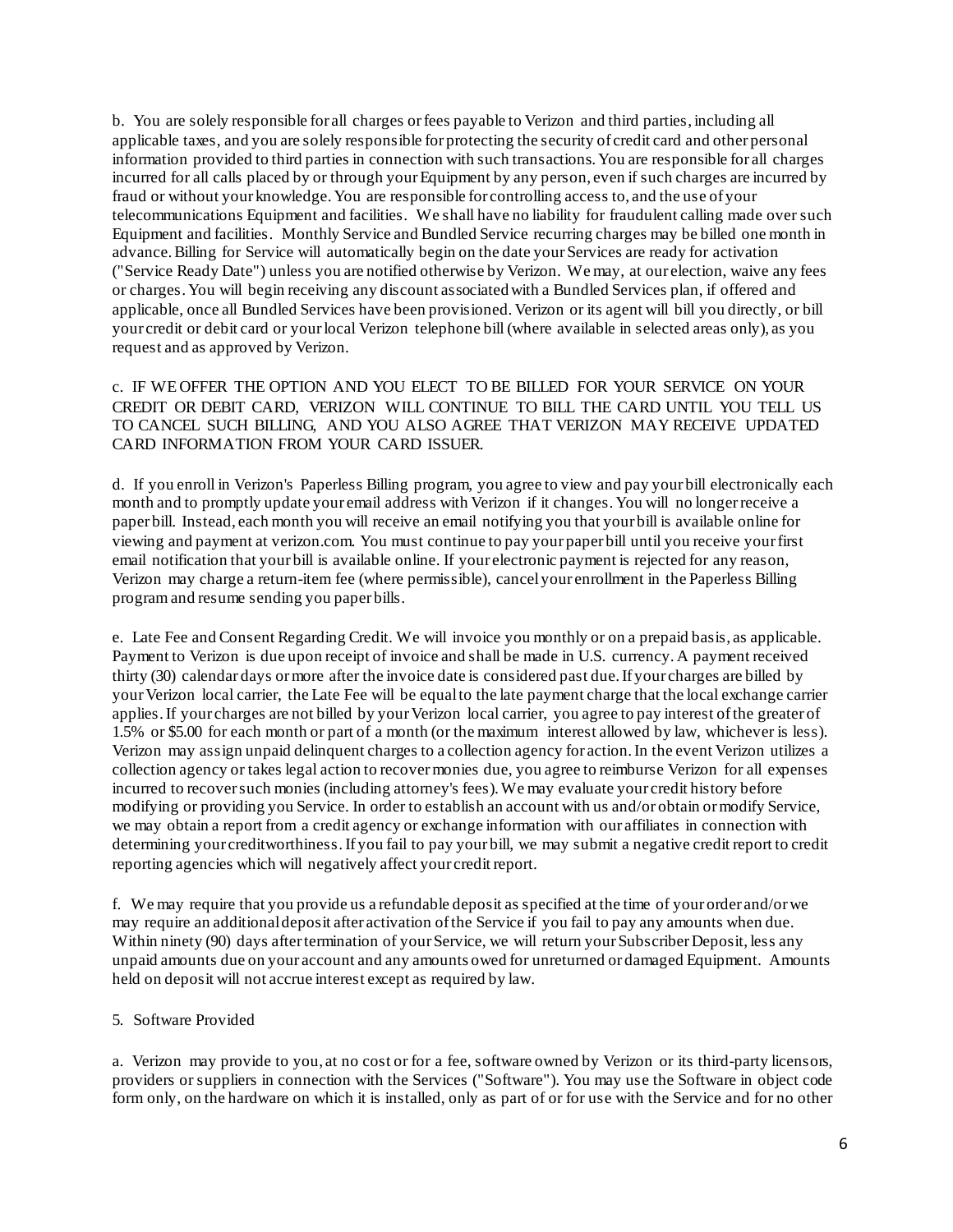purpose.The Software may be accompanied by an end-user license agreement from Verizon or a third party. Your use of the Software is governed by the terms of that license agreement and by this Agreement, where applicable. You may not install or use any Software that is accompanied by or includes an end-user license agreement unless you first agree to the terms and conditions ofthe end user license agreement.

b. If the Software is not accompanied by an end-user license agreement from Verizon or a third party, you are hereby granted a personal, revocable, non-exclusive, non-transferable license by Verizon or its third-party licensors, providers or suppliers, to use the Software (and any corrections, updates and upgrades thereto), for the sole purpose of enabling you to use the Service.

c. You agree that the Software is the confidential information of Verizon or its third-party licensors, providers or suppliers, which you shallnot disclose to others or use except as expressly permitted herein. The Software contains copyrighted material, trade secrets, patents and proprietary information owned by Verizon or its thirdparty licensors, providers, orsuppliers. You may not de-compile, reverse engineer, disassemble, attempt to discover any source code or underlying ideas or algorithms of the Software, otherwise reduce the Software to a human readable form, modify, rent, lease, loan, use for timesharing or service bureau purposes, reproduce, sublicense or distribute copies ofthe Software, or otherwise transfer the Software to any third party.You may not remove or alter any trademark, trade name, copyright or other proprietary notices, legends, symbols or labels appearing on orin copies ofthe Software. You are not granted any title or rights of ownership in the Software. You acknowledge that this license is not a sale of intellectual property and that Verizon or its thirdparty licensors, providers orsuppliers continue to own all right, title and interest, including but not limited to all copyright, patent, trademark, trade-secret and moral rights, to the Software and related documentation, as well as any corrections, updates and upgrades.The Software may be used in the United States only, and any export of the Software is strictly prohibited.We reserve the right to update or change the Software from time to time and you agree to cooperate in performing such steps as may be necessary to install any updates or upgrades to the Software.

d. IF AT ANY TIME DURING THE TERM OF THIS AGREEMENT VERIZON PROVIDES YOU WITH FREE OR FOR-FEE SOFTWARE OR EQUIPMENT, INCLUDING WITHOUT LIMITATION, CLIENT AND/OR NETWORK SECURITY SOFTWARE, YOU AGREE THAT YOUR SOLE RIGHT TO RECOURSE, IF ANY, INCLUDING BUT NOT LIMITED TO DAMAGES FOR FAILURE OF SUCH SOFTWARE TO PERFORM OR FOR PERSONAL INJURY OR DATA LOSS, IS AGAINST THE MANUFACTURER OF SUCH SOFTWARE OR PERIPHERAL EQUIPMENT.

e. Verizon provides technical assistance and support for the Software in accordance with its policies. Unless otherwise provided, Verizon does not provide technical assistance orsupport for third-party Software. Technical assistance orsupport with regard to third-party software provided by the Software supplier is provided in accordance with such third party's policies or other terms. You agree that upon termination of Service, you will remove and discontinue use of all Software.

f. Your license to use the Software shall remain in full force and effect during the Initial Term and any renewal terms, unless and untilit is terminated by Verizon, its third-party licensors, providers orsuppliers, or until this Agreement expires or is terminated.

g. Other Third Party Agreements. You agree to comply with the terms of licensing or service that apply to any Service features, Software, or options made available to you by third parties. Violations of such third party provider's terms of service may, in Verizon's sole discretion,result in the termination of yourService. You further agree to indemnify, defend and hold Verizon harmless from and against any claims or liabilities that may result from your use of such third-party services.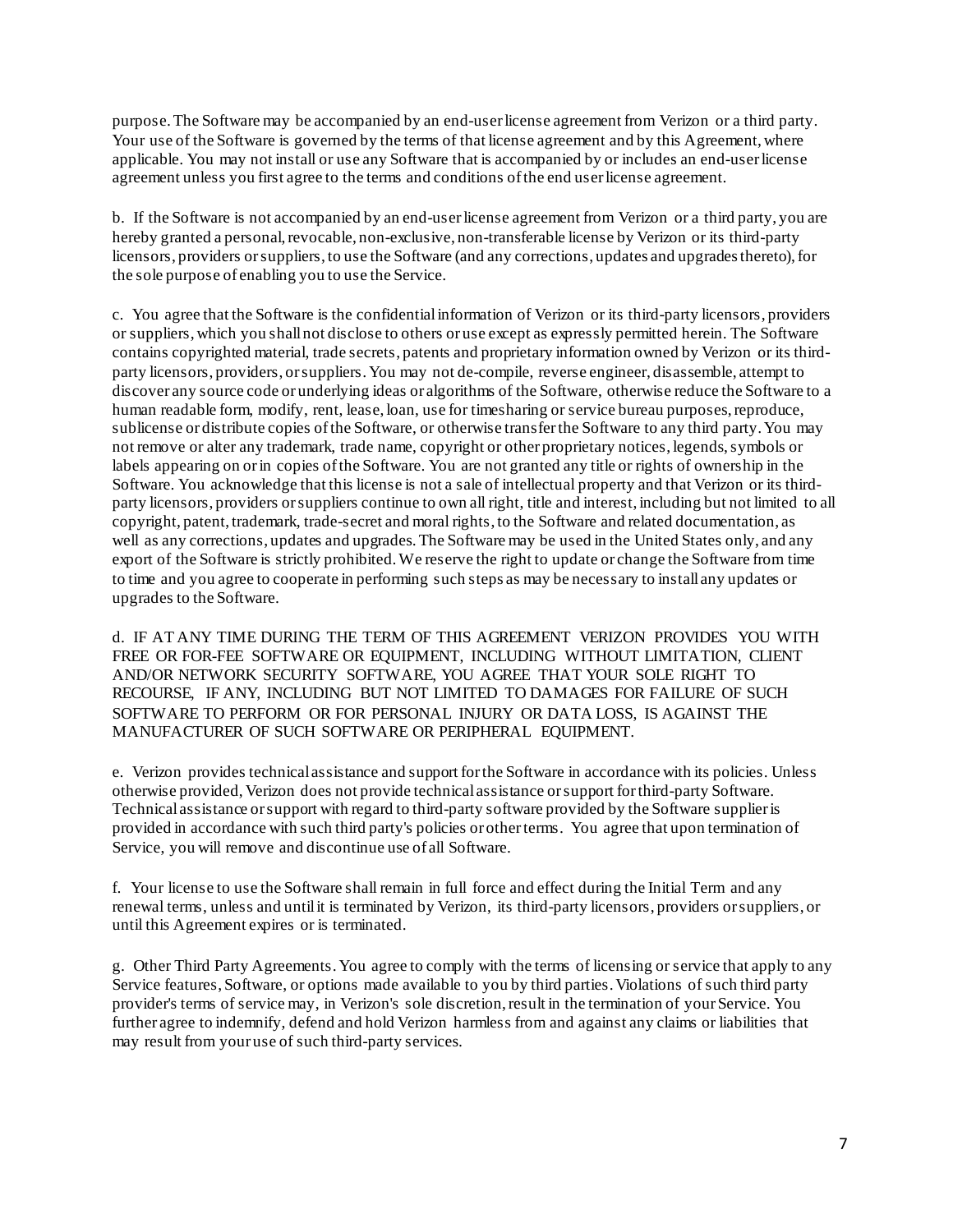h. All title and intellectual property rights (including without limitation, copyrights, patents, trademarks and trade secrets) in and to Service portals and platforms, documentation and support websites (including but not limited to, related software, images, and copy) are owned by Verizon, its affiliates or licensors.

# 6. NO WARRANTIES

VERIZON DOES NOT GUARANTEE THAT SERVICE CAN BE PROVISIONED TO YOUR LOCATION, OR THAT PROVISIONING WILL OCCUR ACCORDING TO A SPECIFIED SCHEDULE. THE SERVICE IS SUBJECT TO INTERRUPTION, DEGRADATION OR FAILURE DUE TO VARIOUS FACTORS, INCLUDING WITHOUT LIMITATION, THE CONDITION AND PERFORMANCE OF YOUR INTERNET CONNECTION, LOSS OF POWER, YOUR EQUIPMENT CONFIGURATION AND CAPABILITIES, AND NETWORK CONDITIONS. IN THE EVENT YOUR SERVICE CAN NOT BE PROVISIONED FOR ANY REASON, NEITHER YOU NOR VERIZON SHALL HAVE ANY DUTIES OR OBLIGATIONS UNDER THIS AGREEMENT (OTHER THAN YOUR OBLIGATION TO PAY FOR OR RETURN ANY VERIZON-PROVIDED EQUIPMENT).

EXCEPT AS OTHERWISE EXPRESSLY PROVIDED IN THIS AGREEMENT OR THE TERMS OF WARRANTY PROVIDED FOR OR WITH SPECIFIC EQUIPMENT, VERIZON DOES NOT WARRANT THAT THE SERVICE OR EQUIPMENT PROVIDED BY VERIZON WILL MEET YOUR NEEDS, PERFORM AT A PARTICULAR RATE OR WILL BE UNINTERRUPTED, ERROR-FREE OR SECURE, OR FREE OF INTERFERENCE, DISABLING CODE OR CONDITIONS, OR THE LIKE. ADVICE OR INFORMATION GIVEN BY VERIZON OR ITS REPRESENTATIVES SHALL NOT CREATE A WARRANTY.

USE OF VERIZON SERVICE AND TECHNICAL SUPPORT IS AT YOUR OWN RISK AND IS NOT WARRANTED EXCEPT AS OTHERWISE EXPRESSLY PROVIDED HEREIN. VERIZON AND ITS THIRD PARTY LICENSORS, PROVIDERS AND SUPPLIERS DISCLAIM, WITH RESPECT TO ALL SERVICES, INCLUDING BUT NOT LIMITED TO ALL EQUIPMENT, SOFTWARE AND SUPPORT, ANY AND ALL REPRESENTATIONS AND WARRANTIES, EXPRESS, IMPLIED OR ARISING BY COURSE OF PERFORMANCE, DEALING, CUSTOM OR TRADE USAGE, INCLUDING BUT NOT LIMITED TO THE IMPLIED WARRANTIES OF MERCHANTABILITY, FITNESS FOR A PARTICULAR PURPOSE (EVEN IF WE KNEW OR SHOULD HAVE KNOWN SUCH PURPOSE) AND NONINFRINGEMENT. YOU AGREE THAT THE SERVICE IS PROVIDED ON AN "AS IS" AND "AS AVAILABLE" BASIS.

IF ANY EQUIPMENT THAT CUSTOMER PURCHASES FROM VERIZON AS PART OF THE SERVICE FAILS DURING THE APPLICABLE WARRANTY PERIOD AND VERIZON DETERMINES SUCH EQUIPMENT TO BE DEFECTIVE, VERIZON MAYELECT TO REPAIR IT OR REPLACE THE EQUIPMENT WITH EQUIPMENT OF SIMILAR CAPABILITIES. IF CUSTOMER DOES NOT RETURN THE DEFECTIVE EQUIPMENT WITHIN 14 DAYS AFTER RECEIPT OF ANY REPLACEMENT EQUIPMENT, CUSTOMER SHALL BE LIABLE FOR PAYMENT OF THE PURCHASE PRICE OF THE REPLACEMENT EQUIPMENT. UNLESS OTHERWISE SPECIFIED IN WRITING BY VERIZON, THE WARRANTY PERIOD FOR ANY EQUIPMENT PURCHASED FROM VERIZON UNDER THIS AGREEMENT SHALL BE ONE YEAR FROM THE DATE OF PURCHASE.

### 7. Revisions to Terms of Service

You understand and agree that we may, from time to time, revise the terms and conditions ofthis Agreement (including any of the policies which may apply to use of the Service and the provisions that govern the way that you and we resolve disputes). The current version of this Agreement shall be available to you on verizon.com/terms ("Terms Web site") under "Business Services." We will provide notice of any material revisions by (i) posting suchrevisions to the Verizon business website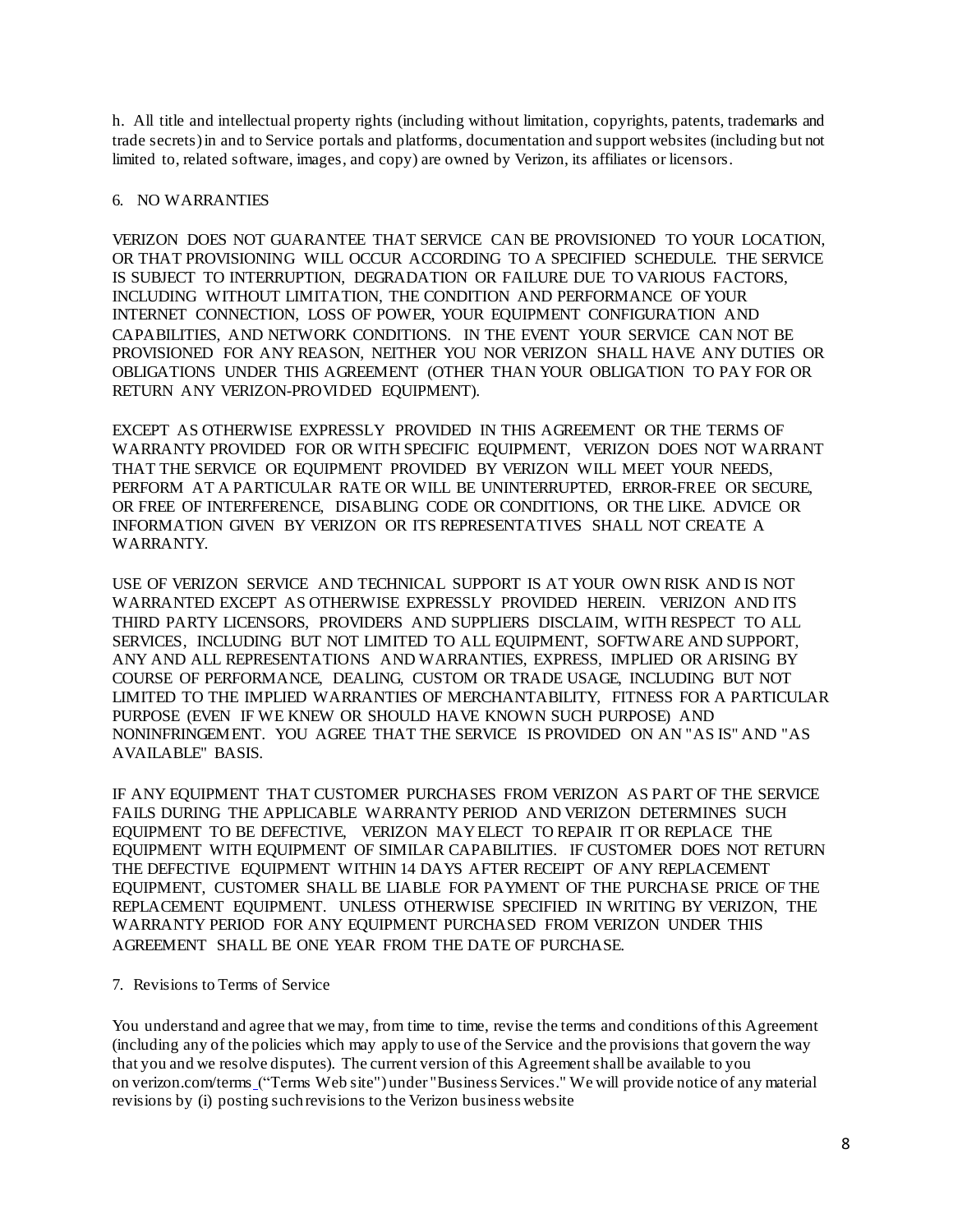at business.verizon.com/tosupdates, (ii) by sending an email to your primary verizon.net email address orto the contact email address we have on file for you, or (iii) by including notice of the revision with or on your monthly bill. You agree to visit the specified Web pages periodically to be aware of and review any such revisions.Revisions to the Agreement are effective upon posting to the Terms Web site or as otherwise specified in the Agreement or our notice. By continuing to use any of the Service after the date the revision(s) are posted to the Web site, you accept and agree to the revisions and to abide by them.If you do not agree to the revision(s), you must terminate your Service immediately and such termination may be subject to any applicable early termination fees.

# 8. Indemnification

You agree to indemnify us and hold us harmless for any damages, costs, liabilities and attorneys'fees we incur from any claim arising from your use of the Services, or the use of your Service by others, including without limitation, violation of the copyrights, trademarks or other intellectual property rights of others, your combination of the Services with other products orservices not provided by us, any modification of the Services or any breach of this Agreement by you.In such event, you agree to conduct the defense and have control of the litigation and settlement, if any.However, you agree not to acquiesce to any judgment or enter into any settlement that adversely affects ourrights orinterests without Verizon's prior written consent.We agree to give you prompt notice of all claims and to cooperate in defending against the claim. The indemnifying party may notsettle any claim underthis section which includes an admission of criminal liability or the payment of a settlement amount without the prior written permission of the indemnified party. THE PARTIES DISCLAIM ANY IMPLIED WARRANTY OF NON-INFRINGEMENT, RELYING INSTEAD ON THE TERMS OF THIS SECTION.

# 9. Compliance with Laws

a. General. You agree not to use, or permit others to use, the Service in ways that (i) violate any law or applicable regulation, this Agreement or our AUP or our other policies, (ii) infringe the rights of others, or(iii) interfere with the users, services, or equipment and software of our network or networks of our suppliers or other third parties.

b. No Protected Health Information. You shall not request or cause Verizon to create, receive, maintain, or transmit "protected health information" (as defined in 45 C.F.R. § 160.103) for or on behalf of Customer in connection with the Service or in any manner that would make Verizon a "business associate" (as defined at 45 C.F.R. § 160.103) to Customer.

c. Export Laws. You agree to comply with U.S. export laws concerning the transmission oftechnicaldata and other regulated materials via the Service. We reserve the right to suspend orterminate the Service (or any portion thereof) with or without notice if your use of the Service, in our sole judgment, violates this Agreement or our AUP, or otherwise adversely affects orthreatens any Verizon network or service, customer or employee, or if you are determined to be a repeat infringer under our repeat infringement policy set forth in our AUP.

d. Noncompliance. In the event Customer acts or uses the Service in a manner not permitted underthis Section, Customer shall (i) be in material breach of this Agreement; (ii) indemnify, defend and hold Verizon harmless against any losses, expenses, costs, liabilities, damages, penalties, investigations or enforcement proceedings (including attorneys' fees) arising fromor relating to Customer's breach of this Section; (iii) take, at Customer's expense, prompt action to correct and/or mitigate the effects of Customer's breach of this Section; and (iv) provide Verizon with reasonable cooperation and support in connection with Verizon's response to Customer's breach ofthis Section.Customer shall assume and be solely responsible for any reporting requirements under law or contract arising from Customer's breach of this Section.

### 10. Termination for Default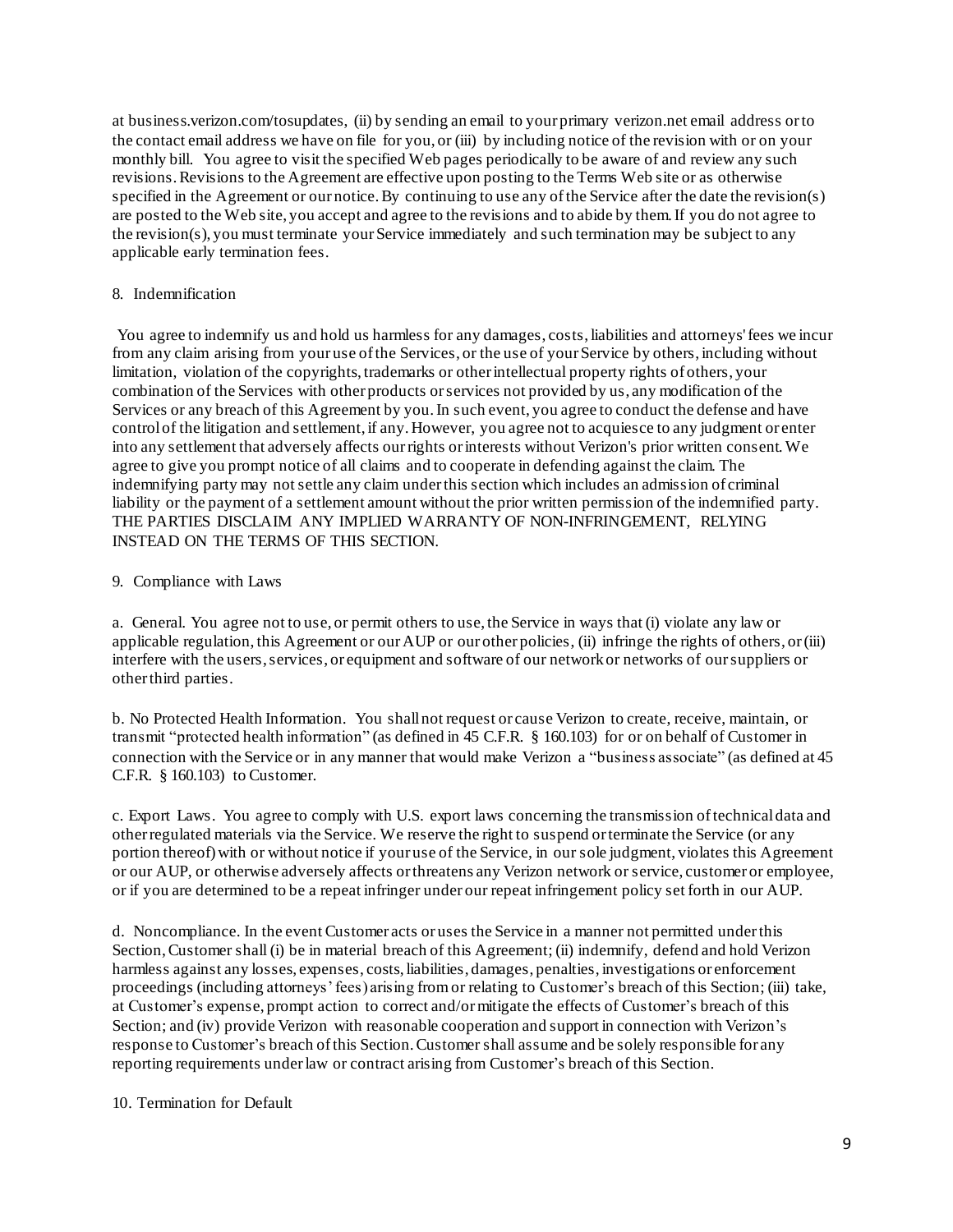Either party may terminate or cancel this Agreement if the other fails to cure a material breach of the Agreement within thirty (30) calendar days after receiving written notice of the breach.We reserve the right, but assume no obligation, to suspend performance immediately if you are more than thirty (30) calendar days overdue in payments orif, in our reasonable judgment, you violated this Agreement.

# 11. Resolution of Disputes and Arbitration; No Class Actions

a. You and we agree to resolve disputes arising out ofthis Agreement without litigation. Accordingly, except for action seeking a temporary restraining order or injunction related to the purposes ofthis Agreement, orsuit to compel compliance with this dispute resolution process,You and we agree to use the following alternative dispute resolution procedure as oursole remedy with respect to any controversy or claim arising out of or relating to this Agreement or its breach.You and we further agree that this Agreement does not permit class arbitration, even if the procedures orrules ofthe American Arbitration Association (or other dispute-resolution organization or body)would otherwise permit it.

b. At the written request of a party, each party will appoint a knowledgeable, responsible representative to meet and negotiate in good faith to resolve any dispute arising underthis Agreement.The parties intend that these negotiations be conducted by non-lawyer, business representatives. The location, format, frequency, duration and conclusion ofthese discussions shall be left to the discretion ofthe representatives. Upon agreement, the representatives may mutually agree to utilize other alternative dispute-resolution procedures such as mediation to assist in the negotiations. Discussions and correspondence among the representatives for purposes ofthese negotiationsshall be treated as confidentialinformation developed for purposes of settlement, exempt from discovery and production, which shall not be admissible in the arbitration described below or in any lawsuit without the concurrence of all parties.Documents identified in or provided with such communications that are not prepared for purposes ofthe negotiations are notso exempted and may, if otherwise admissible, be admitted in evidence in the arbitration or lawsuit.

c. If the negotiations do not resolve the dispute within sixty (60) calendar days ofthe initial written request, and the amount in controversy exceeds five thousand (\$5,000.00) dollars or the jurisdictional limit for small claims court in the jurisdiction in which service is provided (whichever is less),the dispute shall be submitted to binding arbitration by a single arbitrator pursuant to the Commercial Arbitration Rules of the American Arbitration Association. A party may demand such arbitration in accordance with the procedures set out in those rules. Discovery shallbe controlled by the arbitrator and shall be permitted to the extent set out in this section. Each party may submit in writing to a party, and that party shall so respond, to a maximum of any combination of twenty-five (25) (none of which may have subparts) ofthe following: interrogatories, demands to produce documents and requests for admission.Each party is also entitled to take the oral deposition of one (1) individual representing another party.Additional discovery may be permitted upon mutual agreement of the parties.The arbitration hearing shall be commenced within sixty (60) calendar days ofthe demand for arbitration.The arbitration shall be held in the county where Service is provided to you by Verizon. The arbitrator shall control the scheduling so as to processthe matter expeditiously.The parties may submit written briefs. The arbitrator shall rule on the dispute by issuinga written opinion within thirty (30) calendar days after the close of hearings.The times specified in this section may be changed uponmutual agreement of the parties or by the arbitrator upon a showing of good cause.Judgment upon the award rendered by the arbitratormay be entered in any court having jurisdiction.

d. If the negotiations do not resolve the dispute within sixty (60) calendar days ofthe initial written request, and the amount in controversy does not exceed five thousand (\$5,000.00) dollars or the jurisdictional limit for small claims court in the jurisdiction in which Service is provided (whichever is less), the dispute may be submitted to small claims court in the jurisdiction in which service is provided for resolution in accordance with its rules and procedures.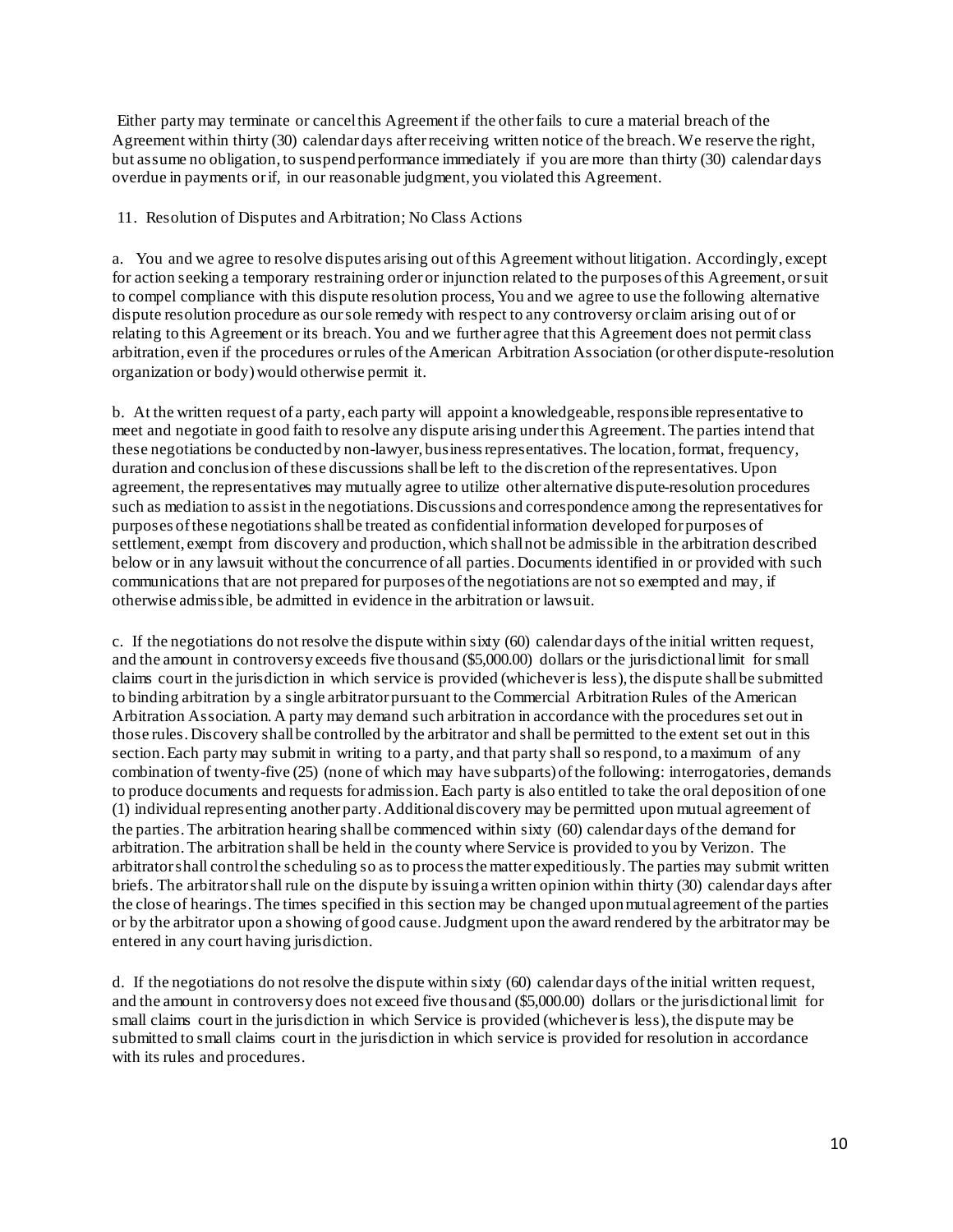e. Each party shall bearits own costs ofthese procedures. A party seeking discovery shall reimburse the responding party the costs of production of documents(to include reasonable search time and reproduction costs).The parties shall equally split the fees of the arbitration and the arbitrator.

12. LIMITATION OF LIABILITY. IN NO EVENT SHALL VERIZON OR ITS THIRD-PARTY LICENSORS, PROVIDERS OR SUPPLIERS BE LIABLE TO YOU FOR (A) ANY PUNITIVE, SPECIAL, CONSEQUENTIAL, INCIDENTAL OR INDIRECT DAMAGES INCLUDING WITHOUT LIMITATION, LOST PROFITS OR LOSS OR DAMAGE TO DATA ARISING OUT OF THE USE OR INABILITY TO USE SERVICES, EVEN IF WE HAVE BEEN ADVISED OF THE POSSIBILITY OF SUCH DAMAGES, OR (B) ANY CLAIMS AGAINST YOU BY ANY THIRD PARTY. OUR AGGREGATE LIABILITY TO YOU FOR ANY CAUSE OF ACTION OR CLAIM WHATSOEVER, INCLUDING, BUT NOT LIMITED TO, FAILURE OR DISRUPTION OF SERVICES PROVIDED UNDER THIS AGREEMENT, SECURITY BREACH REGARDLESS OF THE FORM OF ACTION, WHETHER IN CONTRACT OR TORT, OR OTHERWISE, SHALL NOT EXCEED A PRO RATA CREDIT FOR THE MONTHLY FEES (EXCLUDING ALL TAXES) YOU HAVE PAID TO VERIZON FOR THE SERVICE DURING THE SIX (6) MONTH PERIOD PRIOR TO WHEN SUCH CLAIM AROSE. SOME JURISDICTIONS DO NOT PERMIT THE EXCLUSION OF CERTAIN WARRANTIES OR THE LIMITATION OR EXCLUSION OF CONSEQUENTIAL OR INCIDENTAL DAMAGES. IN THESE JURISDICTIONS OUR LIABILITY SHALL BE LIMITED TO THE MAXIMUM EXTENT PERMITTED BY LAW.

13. Third Party Beneficiaries. ALL LIMITATIONS AND DISCLAIMERS STATED IN THIS AGREEMENT ALSO APPLY TO VERIZON'S THIRD-PARTY LICENSORS, PROVIDERS AND SUPPLIERS AS THIRD-PARTY BENEFICIARIES OF THIS AGREEMENT including but not limited to Broadsoft,Inc. and its licensors each of whomis a third party beneficiary of this Agreement capable of enforcing its terms independently fromVerizon.

14. Force Majeure. If the performance of any obligation hereunder is interfered with by reason of any circumstance beyond ourreasonable control, including but not limited to acts of God, labor strikes and other labor disturbances, power surges or failures, or the act or omission of any third party, we shall be excused from such performance to the extent necessary, provided that we shall use reasonable efforts to remove such causes of nonperformance.

15. Publicity. Customer shall not use any trademark, trade name, trade dress or any name, picture or logo which is commonly identified with Verizon or its affiliates, or from which any association with Verizon or its affiliates may be inferred or implied, in any manner without the prior written permission of Verizon.

16. Choice of Law and One Year Claims Limitations Period

Except as otherwise required by law, you and Verizon agree that the substantive laws of the State of Maryland, without reference to its principles of conflicts of laws, will be applied to govern, construe and enforce all of the rights and duties of the parties arising fromor relating in any way to the subject matter of this Agreement. EXCEPT AS EXPRESSLY SET FORTH IN SECTION 11 OF AGREEMENT, YOU AND VERIZON CONSENT TO THE EXCLUSIVE PERSONAL JURISDICTION OF AND VENUE IN A STATE OR FEDERAL COURT LOCATED IN MARYLAND FOR ANY SUITS OR CAUSES OF ACTION CONNECTED IN ANY WAY, DIRECTLY OR INDIRECTLY, TO THE SUBJECT MATTER OF THIS AGREEMENT OR TO THE SERVICE. Except as otherwise required by law, any cause of action or claim you may have with respect to the Service must be commenced within one (1) year after the claim or cause of action arises or such claimor cause of action is barred.

### 17. Miscellaneous